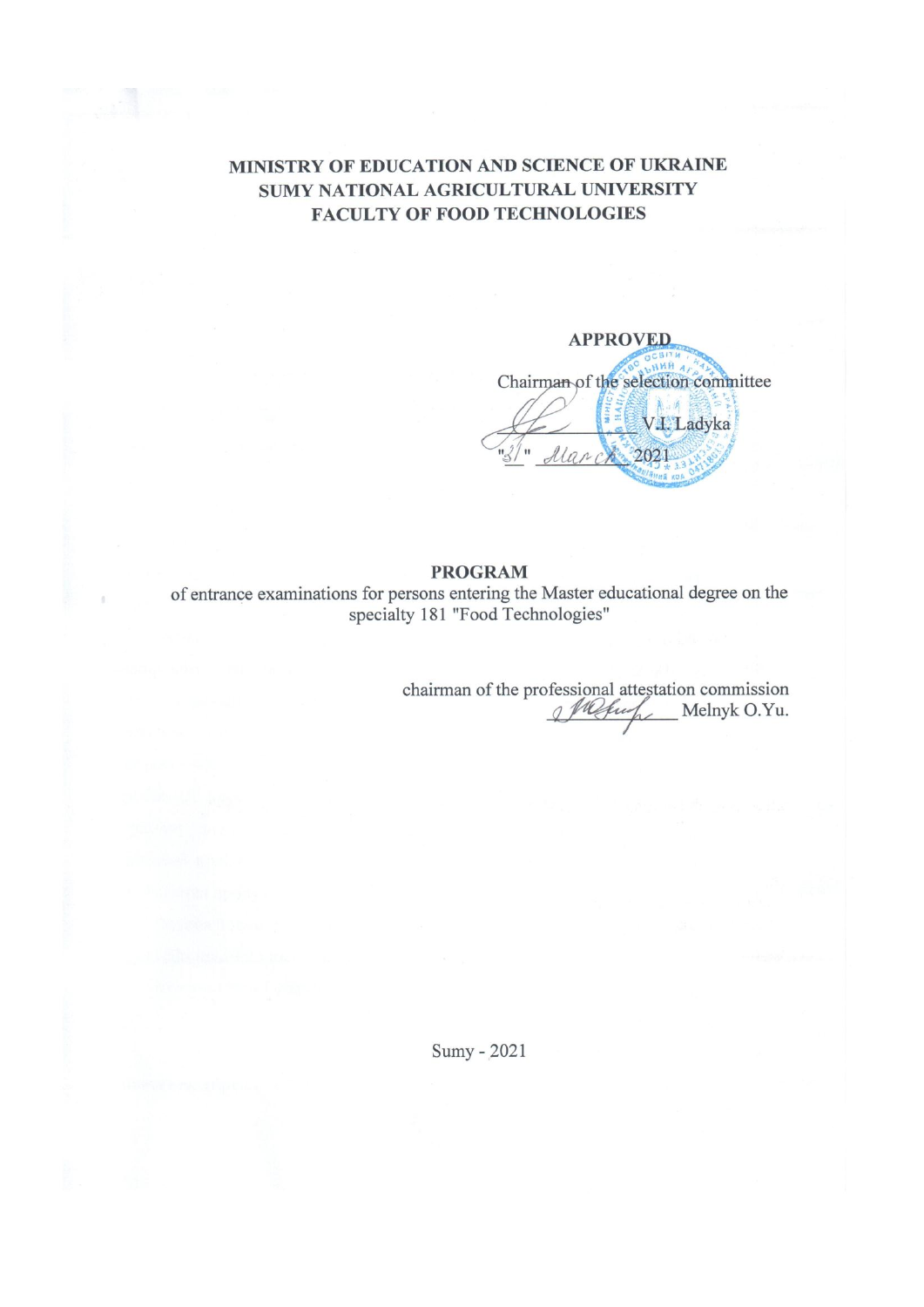The program of professional entrance examinations for persons entering the Master educational degree for the specialty 181 "Food Technology" - 2021. - 31 p.

The program was prepared by:

*Melnik O.Yu. –* PhD, Associate Professor of Technology of Nutrition Department;

*Stepanova T.M. –* PhD, Associate Professor of Technology of Nutrition Department;

*Helich A.O. –* PhD, Associate Professor of the Department of Technology and Food Safety

*Sabadash S.M. –* PhD, Associate Professor of the Department of Engineering Technologies of Food Production;

*Sergienko V.O.* – executive secretary of the admissions committee of SNAU.

Approved by the methodical council of the Food Technologies Faculty (Protocol  $\mathcal{N} \circ 4$ , 4<sup>th</sup> of February, 2021)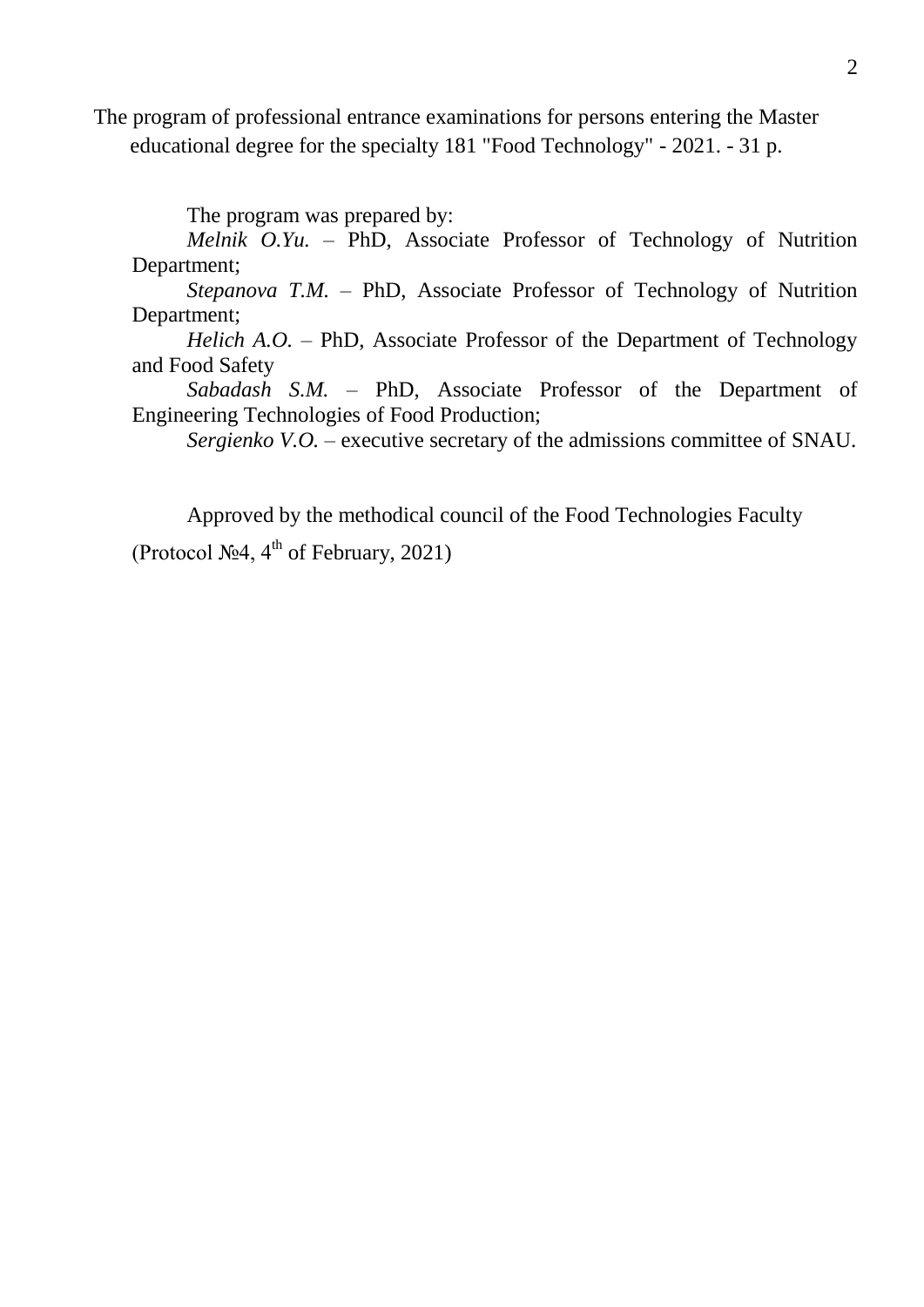# Content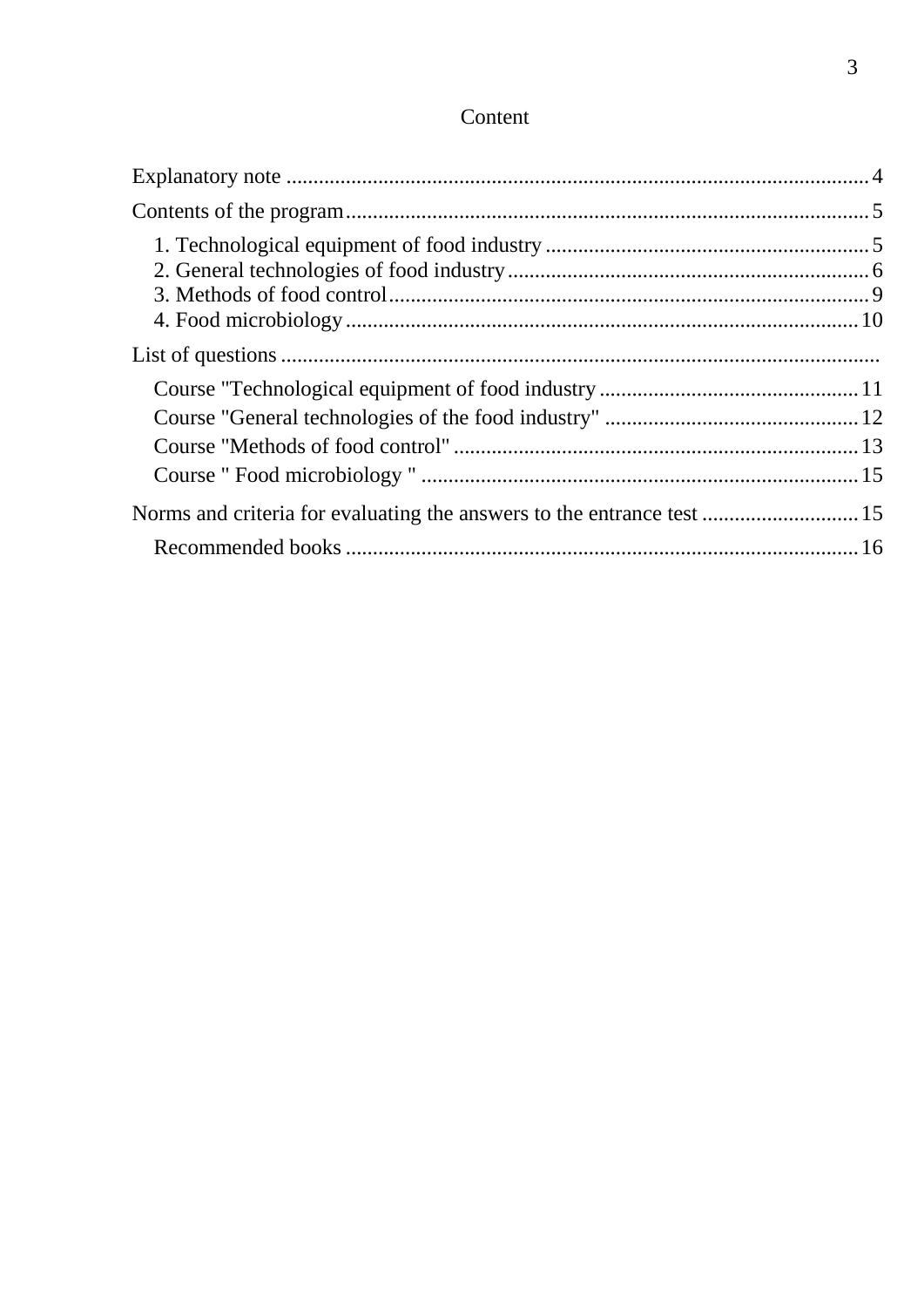#### **Explanatory note**

The program is designed for a professional entrance test in the specialty of 181 "Food Technology" for educational program "Food Technology" for those, who enter the Master educational degree.

The purpose of the professional test is to establish the level of knowledge and skills required for entrants to Master degree program in "Food Technology".

The tasks of the entrance exam are:

- assessment of theoretical training of entrants in the disciplines of the fundamental cycle and professionally-oriented professional training of the bachelor;

- identification of the level and depth of practical skills;

- determination of the ability to apply the acquired knowledge, skills and abilities in solving practical situations.

Modules of courses characterize the theoretical and practical knowledge and skills of bachelors entering the "Master" educational degree by specialty of 181 "Food technology".

The program includes questions from the courses of professional training:

- 1. Technological equipment of food industry
- 2. General technologies of the food industry
- 3. Methods of food control
- 4. Food microbiology

The list of questions is compiled according to the curriculum for each of these courses and covers the material of the whole course. The package of test tasks contains several variants of tickets, which cover the list of basic knowledge, skills and abilities provided by the educational and qualification characteristics of specialists in this specialty. The package of tasks also includes reference answers.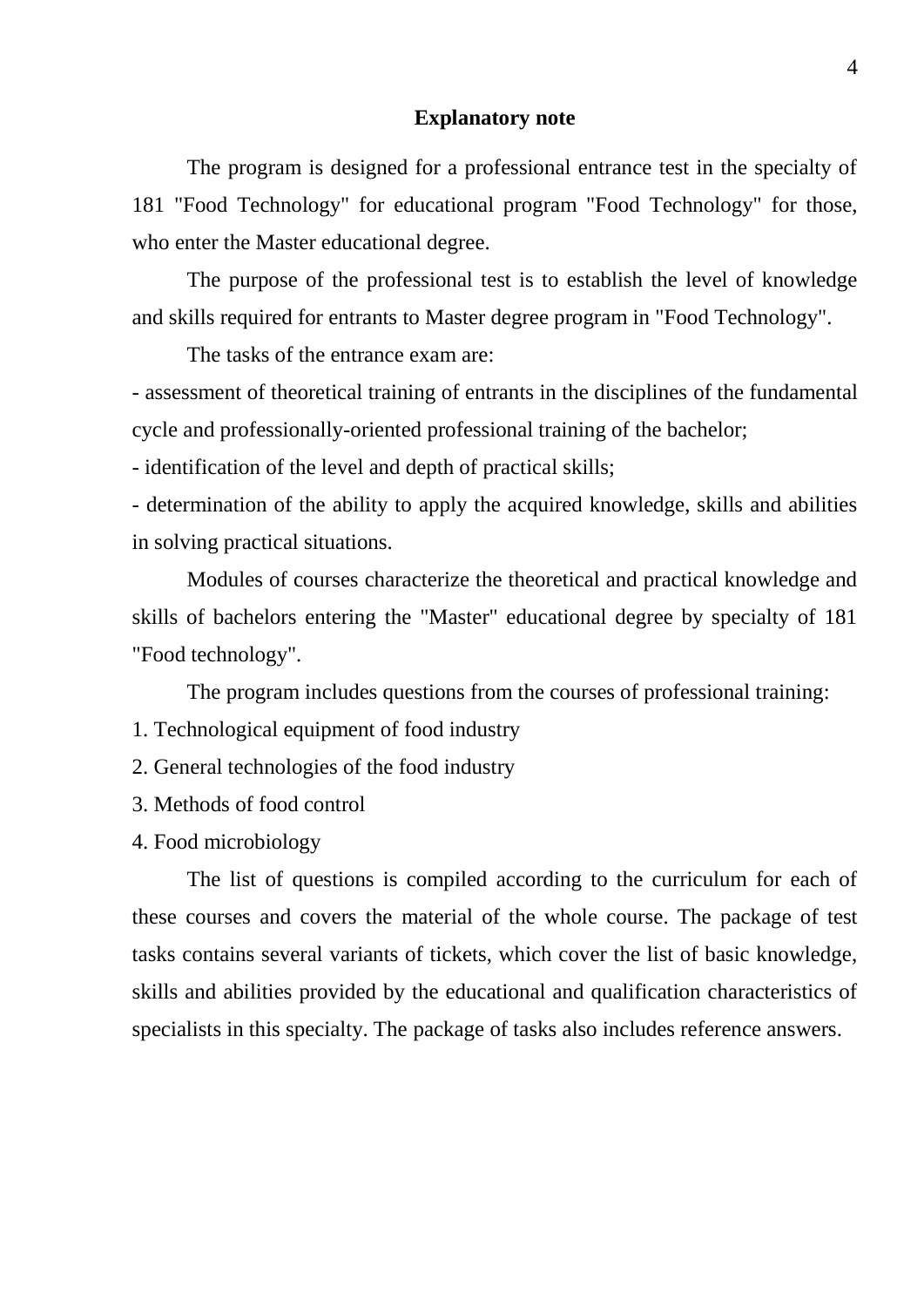## **Contents of the program**

## **1. Technological equipment of food industry**

Equipment for primary milk processing. Equipment for mechanical processing of milk. Equipment for heat treatment of milk. Equipment for the production of fermented milk products. Equipment for oil production. Equipment for the production of hard cheeses. Ice cream production equipment. Equipment for packing and packaging of dairy products. Equipment for washing and cleaning of technological equipment. Categories of equipment classification of dairy enterprises. Equipment for milk transportation. Pressure control in the homogenizer. Methods of heat transfer in heat exchangers. Equipment for the manufacture and packaging of cheese products. Separators for high-fat cream and buttermilk. Equipment for cheddarization of cheese mass. Equipment for spraying the product in the drying tower. Typical structural elements of the freezer. Equipment for packing butter. Reactive washing head. Devices for washing vertical milk containers. Equipment for the production of pasteurized cream. Working bodies of the centrifugal milk pump. Classification of technological equipment according to the degree of mechanization and automation. The purpose of the hydraulic system in the separator - cream separators. Tubular heat exchangers. Automatic lines for the production of butter. Equipment for disassembled washing of pasteurization plants. Equipment for the production of pasteurized milk. The main parameters of milk pumps. Dairy industry equipment for the refrigeration process. OSN-C separator drum. The purpose of the rotary - vortex emulsifier in the production line of cheese products. Ammonia freezer system. Machines for packing cheeses in laminated paper or foil.

General characteristics of technological equipment of meat industry enterprises. Lifting and transport equipment. Equipment for slaughter and exsanguination of animal carcasses. Equipment for removing and treating hides and skins from cattle, small cattle and pigs. Equipment for washing, removing bristles and skinning, mechanical separation of carcasses. Equipment for mechanical separation of raw meat. Equipment for separating raw materials and meat products under the action of centrifugal forces. Equipment for grinding solid raw materials. Equipment for grinding soft raw materials.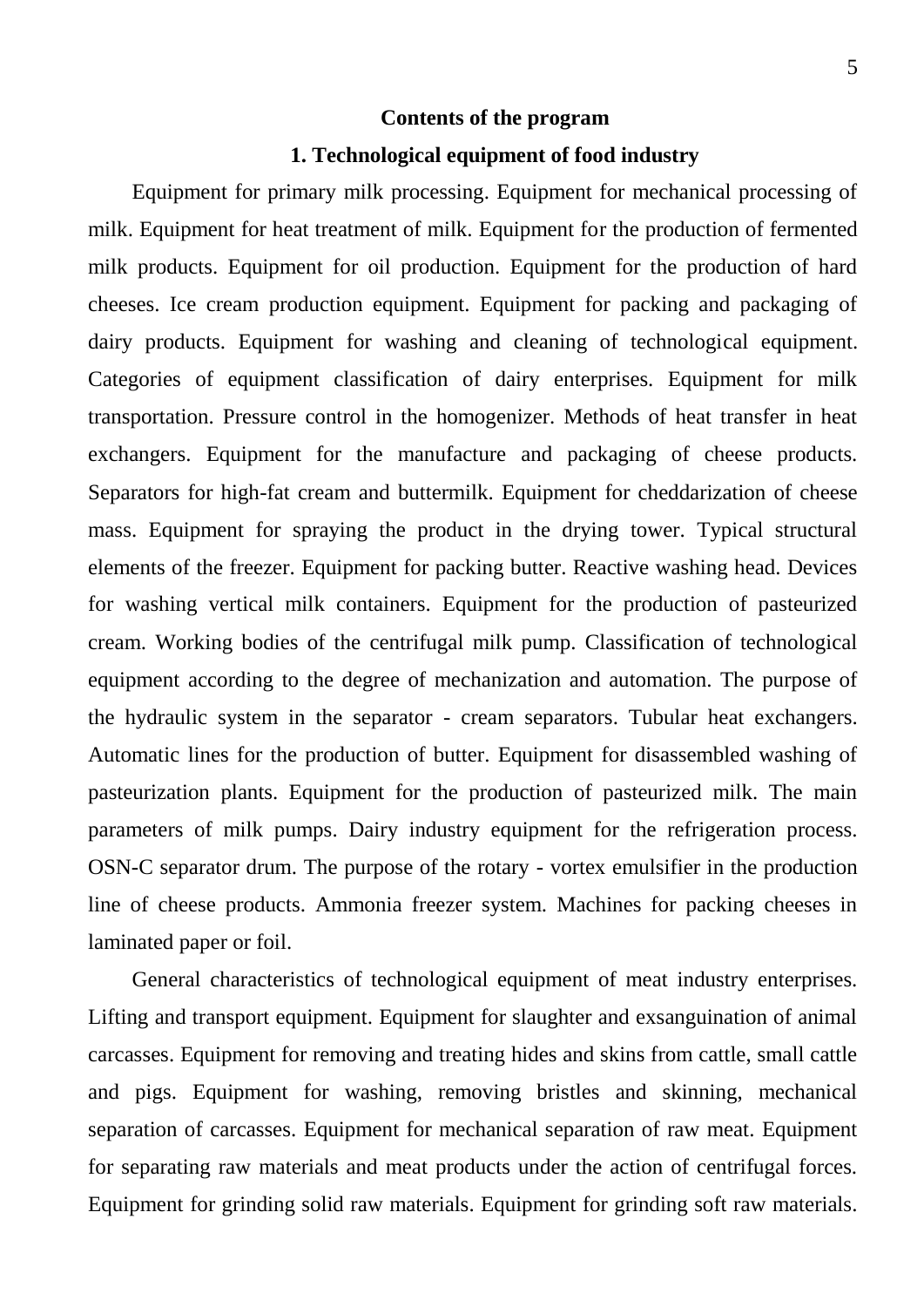Equipment for pickling. Mixing equipment. Equipment for molding. Equipment for heat treatment. Technological equipment for smoking, rolling and packaging of finished products. Sanitary treatment of technological equipment.

Technological equipment for bakery production. Equipment for dough preparation. Equipment for dough division, molding. Dough blanks, racks and stacking. Equipment for the production of special varieties of bread products. Technological equipment for pasta production. Equipment for mixing and forming. Drying equipment. Equipment for stabilization, cutting and packaging of raw pasta. Technological equipment for confectionery production. Heating equipment. Equipment for dissolution and evaporation. Equipment for cooling confectionery masses and products.

Equipment for preparation of root crops for processing. Hydraulic conveyor. Beet washing machine. Elevators - purpose and principle of operation. The principle of operation of the magnetic trap. Principle of operation and rules of operation of the beet cutting machine. Purpose, structure and operation of diffusion batteries. Equipment for saturation. Vacuum filters - the principle of operation and rules of operation. Evaporation equipment. Centrifugation equipment. Sugar drying equipment. Equipment for sugar supply to the warehouse. Equipment for malt production. Equipment for beer production. Equipment for alcohol production. Equipment for the production of alcoholic beverages. Equipment for fat ratification. Equipment for alkaline refining, deodorization, hydrogenation. Equipment for margarine production. Pasteurizers and separators, homogenizers, emulsifiers. Equipment for dosing components, mixers, recoolers, crystallizers. Equipment for the production of mayonnaise. Equipment for the breakdown of fats and fatty acids. Equipment for alkaline refining, deodorization, hydrogenation. Operating principle, technical parameters.

## **2. General technologies of food industry**

Grain storage and processing technology. Modes and methods of grain storage. Grain quality control during storage. General characteristics of grain mass and factors that affect its composition and properties. Physical and thermophysical properties of grain mass. Physiological and mass transfer processes occurring in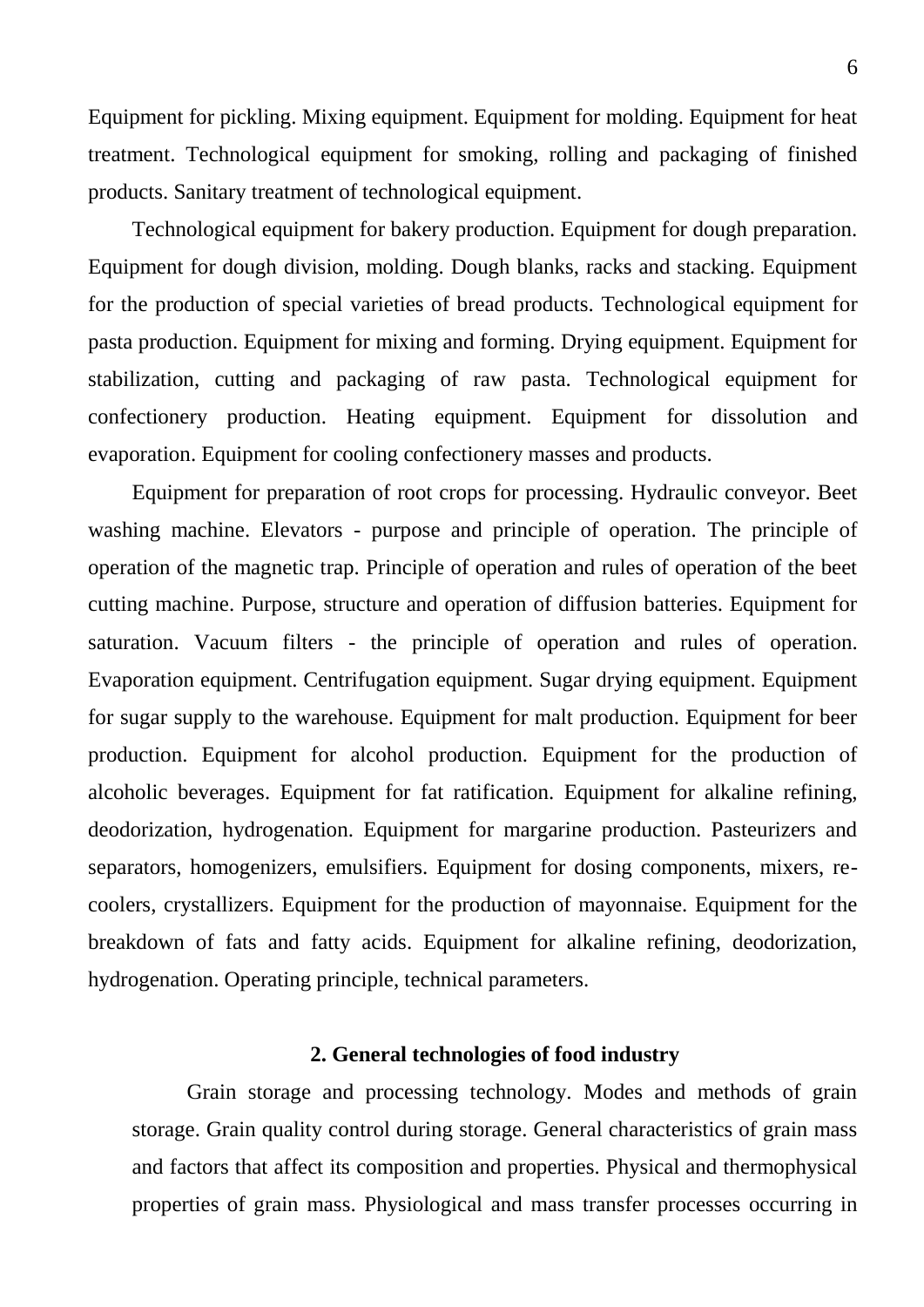the grain mass during its storage. Grain mass microorganisms and pests of grain stocks.

Characteristics of the main stages of flour production. Quality requirements, characteristics of technological properties of flour. The influence of technological properties of grain on the quality and yield of flour. Terms and conditions of flour storage.

Classification of cereals. Characteristics of raw materials for the production of cereals. Characteristics of the main stages of cereal production. Requirements for the quality of cereals. Features of instant cereal technology. Control of cereals and by-products.

Classification of bakery products. Raw materials used for bread production. Baking properties of flour. Water quality requirements. Additional types of raw materials. Innovative technologies for the production of bakery products.

General information about pasta production. Classification of pasta. Storage conditions of pasta and quality requirements for finished products. Defects in pasta.

Characteristics of confectionery. Raw materials for confectionery production. Classification of confectionery. Production of dietary confectionery. Assortment and classification of flour confectionery. Cookie technology. Gingerbread technology. Requirements for the quality of flour confectionery. Technology of cakes and pastries. Classification of sugar confectionery. Characteristics of the main and auxiliary raw materials. Requirements for the quality of sugar confectionery. Term and conditions of storage. Technology of marmalade, pastilles, marshmallows. Chocolate technology. Halva technology. Determination of food concentrates and characteristics of raw materials for their production. Classification and range of food concentrates. Production of food concentrates. Quality assessment of food concentrates. Packaging, labeling, transportation and storage of food concentrates. Soaking and pickling fruits and berries. Nutritional value of fruits and berries. Classification of canned fruits and berries. Wetting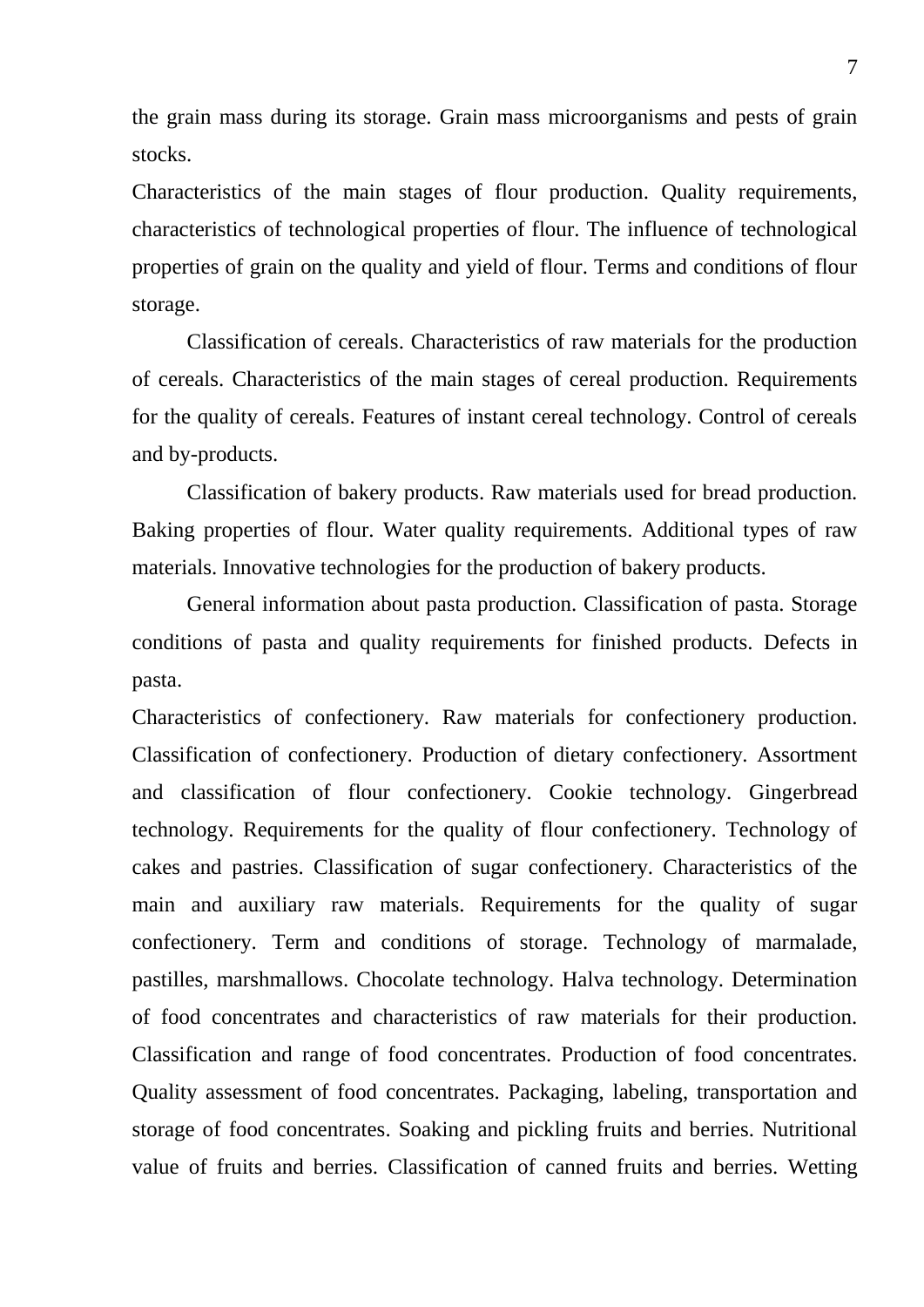fruits and berries. Pickling fruits and berries. Characteristics of canned fruits and berries. Production of compotes and fruit juices.

Canned grated and chopped fruits and berries. Fruit drinks. Canning fruits and berries with antiseptics. Production of concentrated products on sugar. Methods of canning. Production of frozen vegetables, fruits and berries. Characteristics of technological processes. Fast freezing of fruits and berries. Technology of drying fruits and berries. Methods of freezing. Terms and conditions of storage of frozen products.

Raw materials for sugar production. Technological scheme of sugar production, characteristics of basic operations. Characteristics of individual operations. Requirements for the quality of raw materials and their preparation for production. Nutritional value and importance in nutrition, scope. Technological scheme of potato starch production. Technological scheme of corn starch production. Starch quality requirements. Origin and properties of starch. Classification of modified starches. Application of modified starches. Modified starch market analysis. Characteristics of the composition, properties and uses of starch molasses. Technological scheme of starch molasses production. Indicators of molasses quality and storage conditions. Malt technology. Range of malt and areas of application. Characteristics of the main stages of the technological process of production of malts of different types. Brewing malt technology. Malt technology used in alcohol production. Technology of special types of malt for the production of polysalt extracts. Rye malt technology. Processes that take place during malt production. Nutritional value of beer and importance in nutrition. Classification of beer. Raw materials used in beer production. Beer production technology. Characteristics and features of the technological process of beer production of different types. Terms and conditions of storage. Requirements for beer quality. Characteristics of alcohol as a food product and ways of use in food production. Alcohol production technology. Characteristics and features of the technological process. Features of complex processing of raw materials in the alcohol industry.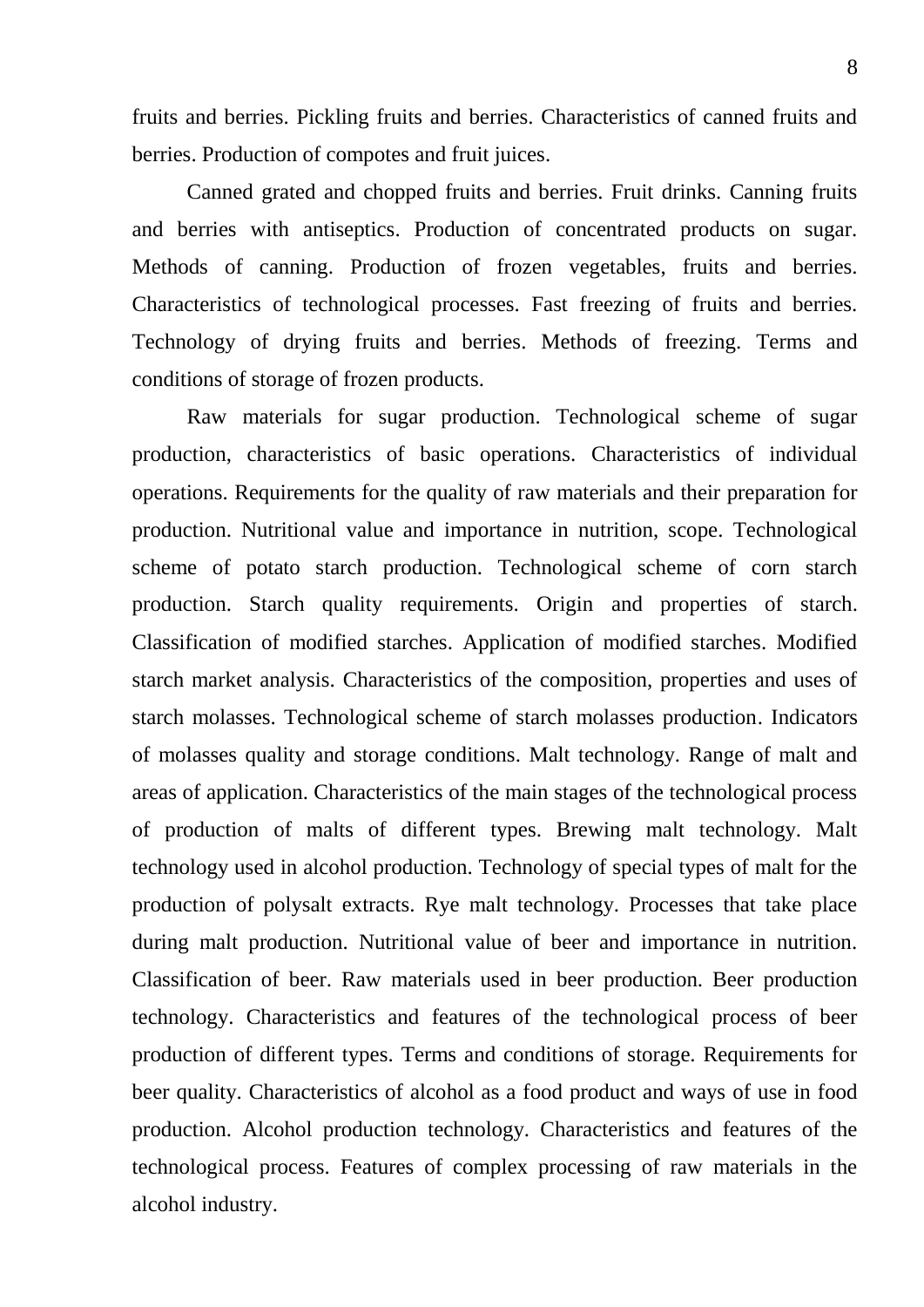Methods of champagne. Terms and conditions of storage. Falsification of wine. Classification and range of soft drinks. Raw materials used in the production of soft drinks. Production of bread kvass. Technology of carbonated soft drinks. Mineral water technology. Assortment of vegetable oils. The main methods of obtaining vegetable oils. Characteristics and classification of fatty raw materials for the production of animal fats. Features of methods of production of animal fats. Quality indicators of animal rendered fats.

## **3. Methods of food control**

Fundamentals and methodology of food quality control. The use of organoleptic methods in assessing the quality of food products. General concepts of food quality. Legal and technical basis of food quality control. Characteristics of the main indicators of food quality. Basic information about organoleptic evaluation. Methods of organoleptic evaluation.

Methods for determining the mass fraction of moisture and dry matter. The value of water in food, the form of moisture bonds. General characteristics of methods for determining the mass fraction of moisture and dry matter. Characteristics of direct methods for determining the mass fraction of moisture. Characteristics of methods for determining the mass fraction of dry matter General characteristics of acidity and alkalinity of food products and methods for their determination. Characteristics of determination methods. Characteristics of methods for determining alkalinity.

Estimation of the content of essential nutrients Methods for determining the mass fraction of protein. Protein in food. General characteristics and classification of methods for protein determination. Characteristics of the Kjeldahl method. Determination of total, protein and non-protein nitrogen. Characteristics of photocolorimetric methods for protein determination. Characteristics of physicochemical methods for protein determination.

Methods for determining the mass fraction of fat. General characteristics of lipids and methods for their determination. Gerber's method. Characteristics and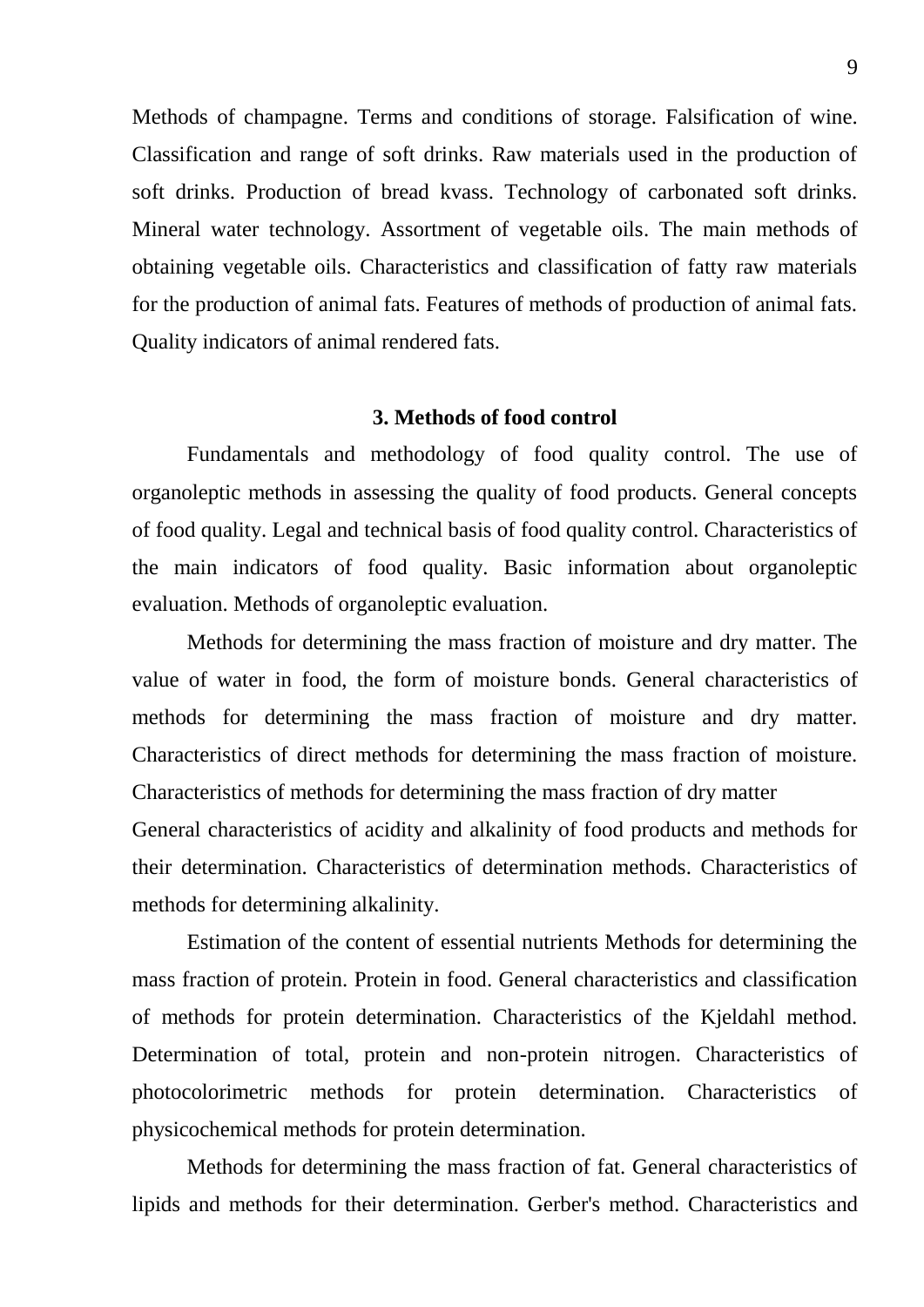scope. Refractometric method. Characteristics and scope. Extraction and weight methods. Soxhlet method, Rushkovsky method, infusion method. Characteristics and scope.

Methods for determining the mass fraction of carbohydrates. General characteristics of carbohydrates and methods for their determination. Characteristics of physical methods for determining the mass fraction of carbohydrates. Characteristics of chemical methods for determining the mass fraction of carbohydrates

Methods for determining the mass fraction of minerals and vitamins. General characteristics of minerals and vitamins. Characteristics of methods for determining the mass fraction of minerals. Characteristics of methods for determining the mass fraction of vitamins

## **4. Food microbiology**

General characteristics of microorganisms. Morphology of microorganisms (spherical, rod-shaped and tortuous forms). Environmental factors influencing the activity of microorganisms. The value of microorganisms for the food (processing) industry. The main types of fermentation of microbial origin, their characteristics and significance for the food industry. Technically useful and technically harmful microflora. Representatives of technically useful microflora (lactic acid microorganisms, acetic acid bacteria, yeast). The use of lactic acid microorganisms and yeast in food production, as well as their role in food spoilage. General characteristics of technically harmful microflora (putrefactive and butyric acid bacteria, molds). Their role in food spoilage. Microbiological processes of food production. General characteristics of lactic acid, acetic acid, butyric acid and alcohol fermentation.

Microbiology of fruits and vegetables. Microorganisms on the surface of fruits and vegetables. Microorganisms spoil fruits and vegetables. Microbiology of canned food. Microorganisms of raw materials of canned food. Microorganisms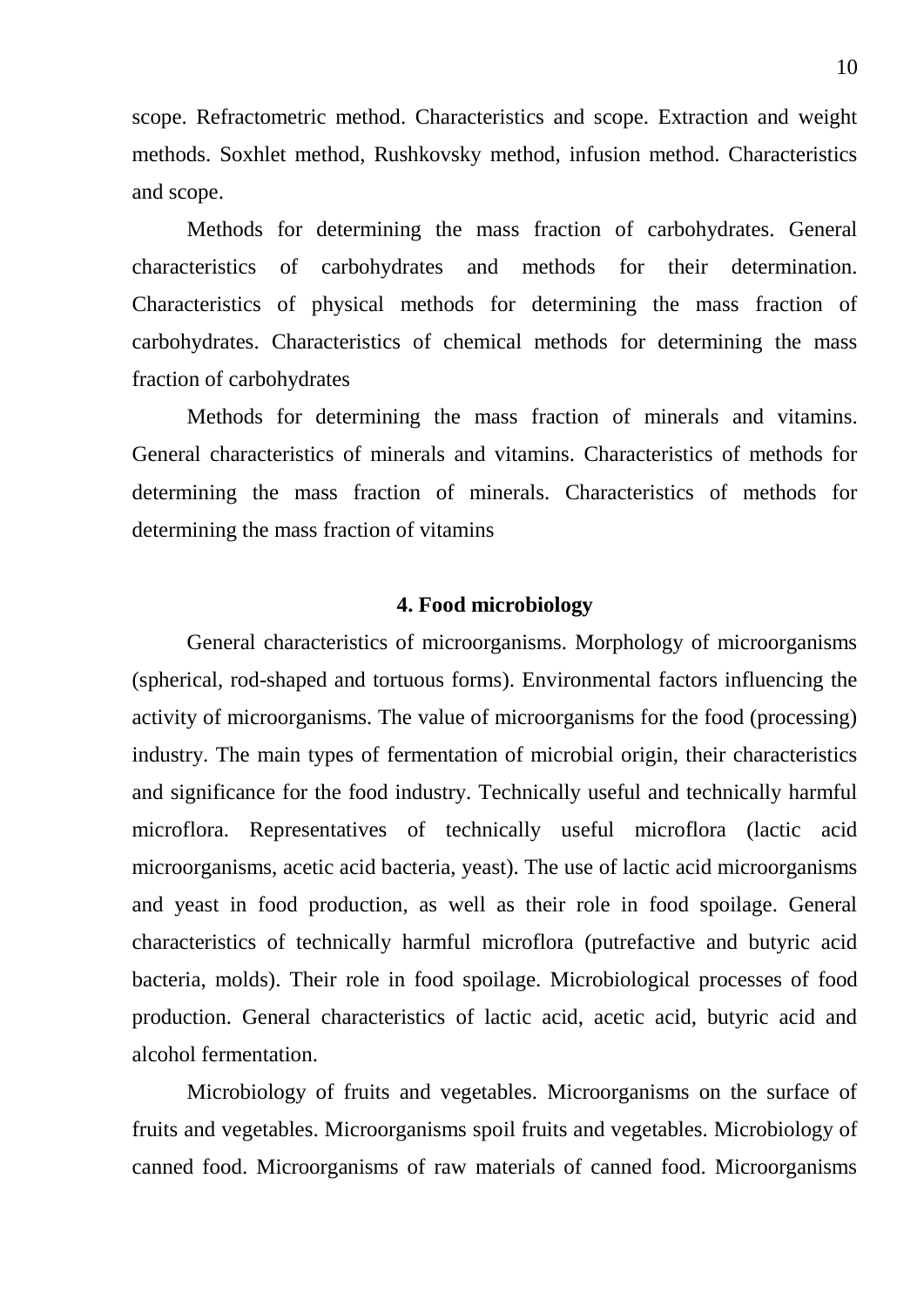spoil canned food, ways of their entry and methods of prevention of their entry into canned food. Microbiological control of canned food production.

Sources of primary milk microflora and characteristics of microbiological processes in raw milk. Defects of raw milk caused by microorganisms. Requirements of the standard to the microbiological composition of milk. Microbiological study of raw milk.

Microbiology of drinking milk and cream. Defects in drinking milk and cream of microbial origin. Microbiological control in the production of drinking milk and cream

Sources of primary microflora of fermented milk products. Conditions for the development of microorganisms in the production of fermented milk products. Characteristics of microbiological processes in the manufacture of fermented milk products. Defects in fermented milk products caused by microorganisms. Microbiological control of fermented milk products production. Microbiological study of fermented milk products.

Microbiology of butter and cheese. Sources of primary oil microflora. Conditions for the development of microorganisms in oil and conditions for increasing the stability of oil. Take out the oil. Microbiological control of oil production. Features of microbiological research of oil.

Microbiology of canned milk and ice cream. . Microflora of canned milk and their sources. Features of development of microorganisms in canned milk. Defects of canned milk and their prevention. Microbiological control of canned milk production. Sources of primary microflora of ice cream and change of microflora of ice cream. Microbiological control of the technological process of ice cream production.

Sources.

## **Course "Technological equipment of food industry**

- 1. By what categories is the equipment of the dairy industry classified?
- 2. What equipment is used for the manufacture and packaging of curd products?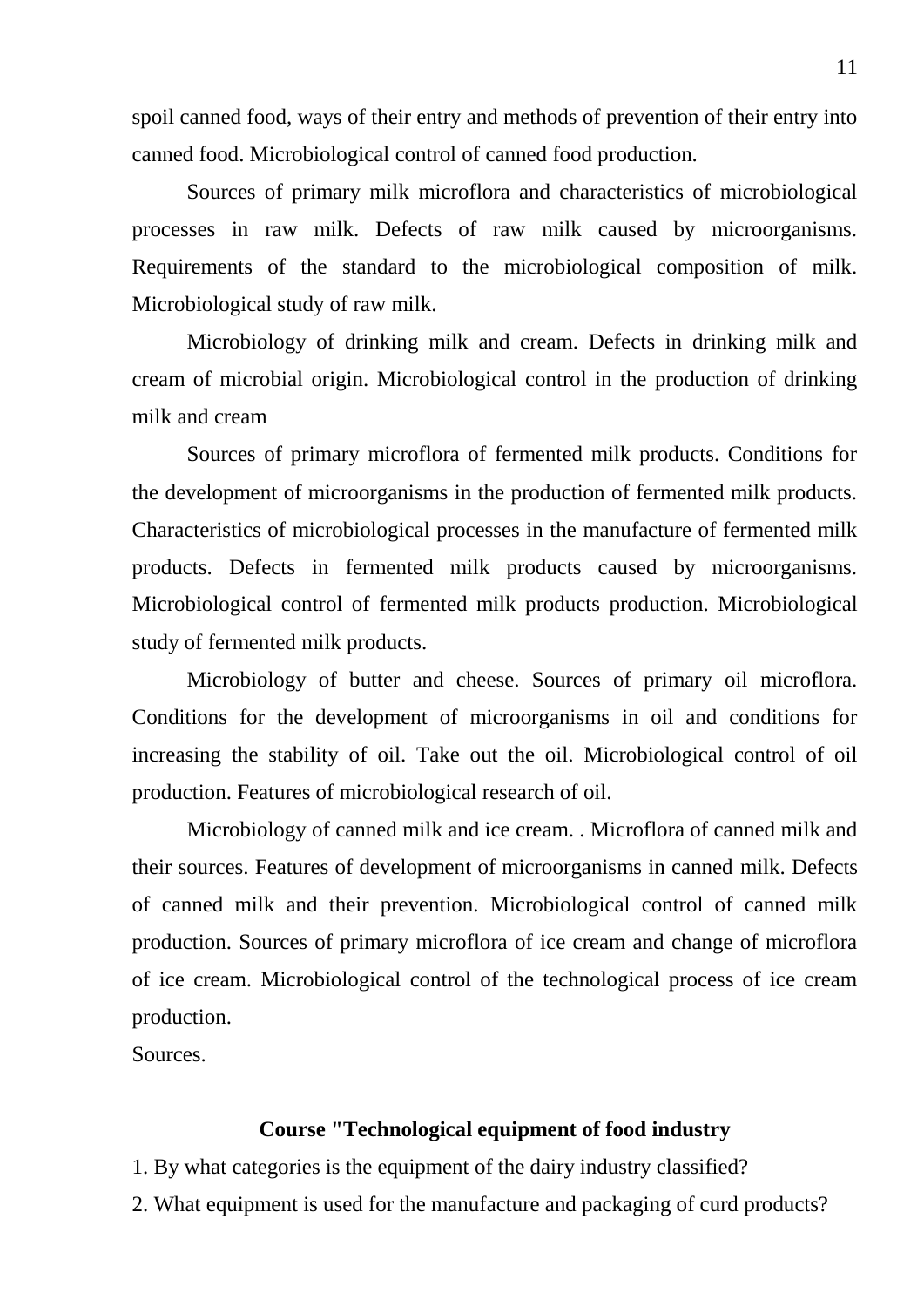3. What equipment is used in the production of pasteurized cream?

4. What equipment does the butter production line come with?

5. Installation for pumping minced meat. Appointment, device, principle of operation, rules of operation.

6. Operating rules and safety precautions for the operation of mixing equipment.

7. Cutters. Appointment, device, operating rules, safety measures.

8. Equipment for salting meat. Characteristics of the complex of equipment for salting meat.

9. Thermo-units. Appointment, principle of operation, operating rules, safety precautions, technical characteristics.

10. Installation for sterilization of canned food USK-1. Appointment, device, principle of operation, rules of operation.

11. Drum dryers. Appointment, principle of operation, operating rules, safety precautions.

12. Heating stoves. Purpose and device, principle of operation, operating rules.

13. Equipment for smoking meat products. Auto-smokers and stationary smoking chambers. Device, principle of operation, operating rules, formulas for calculations.

14. Stuffing machine. Purpose, device, operating rules, technical characteristics, technical calculations.

15. Equipment for dough preparation.

16. Equipment for packing dry pasta.

17. Equipment for the production of malt, principle of operation and rules of operation.

18. Heat exchangers and equipment for creating low vacuum, classification, technical characteristics.

19. Equipment for the refining of fats.

20. Equipment for alkaline refining, deodorization, hydrogenation. Operating principle, technical parameters.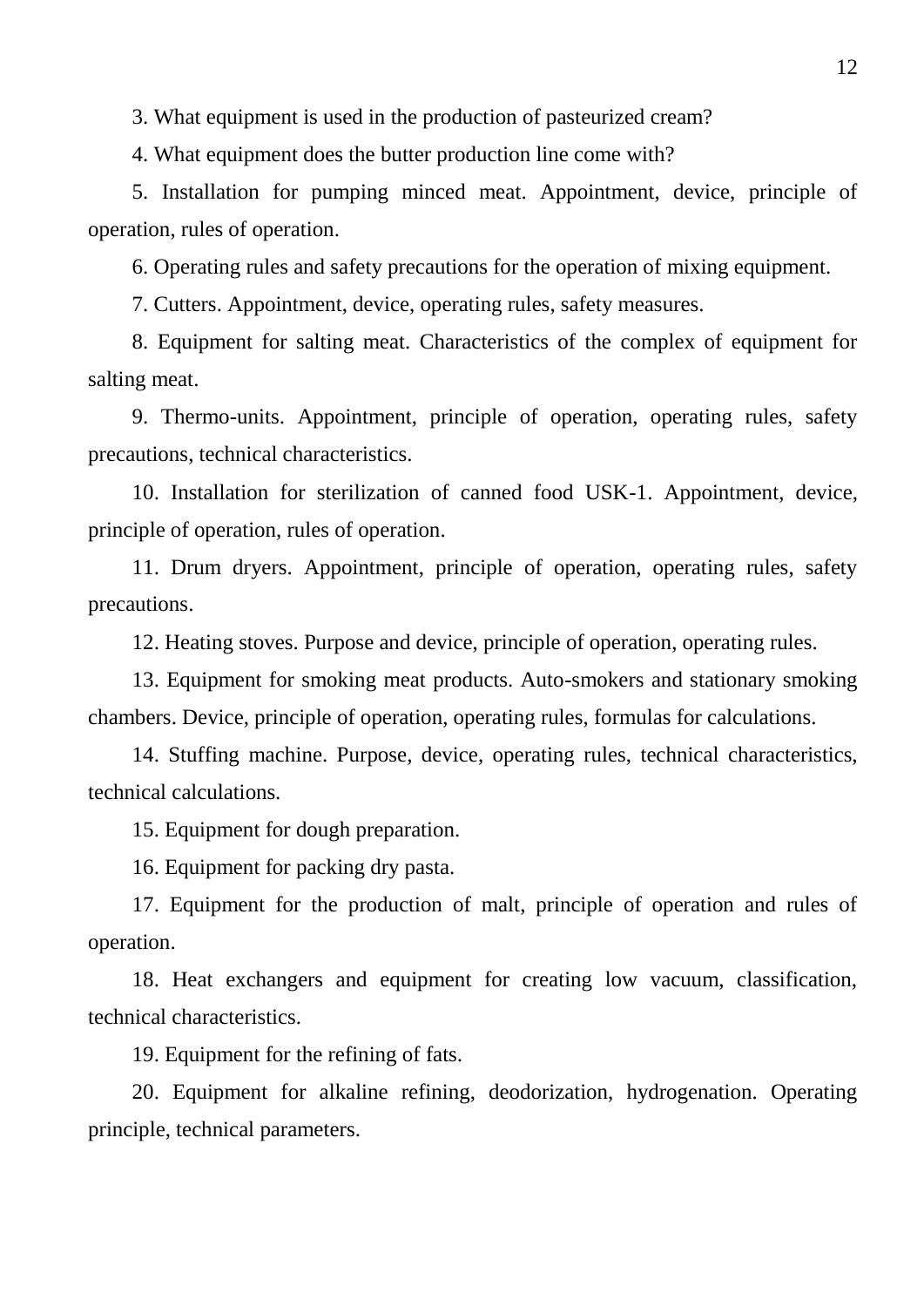# **Course "General technologies of food industry"**

1. Traditions and features of Chinese cuisine. Characteristics of the main methods of culinary processing.

2. Methods of heat treatment and heating of food.

3. Characteristics and features of technology of traditional Chinese bread.

4. Types of fermentation, their importance in the food industry.

5. Characteristics and features of technology of fish and seafood dishes.

6. Basic concepts of functional nutrition.

7. Preparation of raw materials for food production (on the example of one of the food industries).

8. Characteristics and features of methods of making canned vegetables and fruits.

9. The role of food in meeting the needs of consumers, of quality food.

10. Indicators of quality of raw materials and finished products according to regulatory documentation (on the example of one of the branches of the food industry).

11. Characteristics and features of traditional Chinese sauces.

12. Characteristics and features of Chinese fast food technology.

13. Characteristics and features of technology of flour products.

14. Characteristics and features of ice cream technology.

15. Basic concepts of dietary nutrition.

16. General characteristics of methods of preserving raw materials and food products - biosis, anabiosis and abiosis.

17. Characteristics and features of yogurt technology.

18. Characteristics and features of chocolate technology.

19. Improving the quality of raw materials through technical and technological techniques.

20. Sources of food contamination.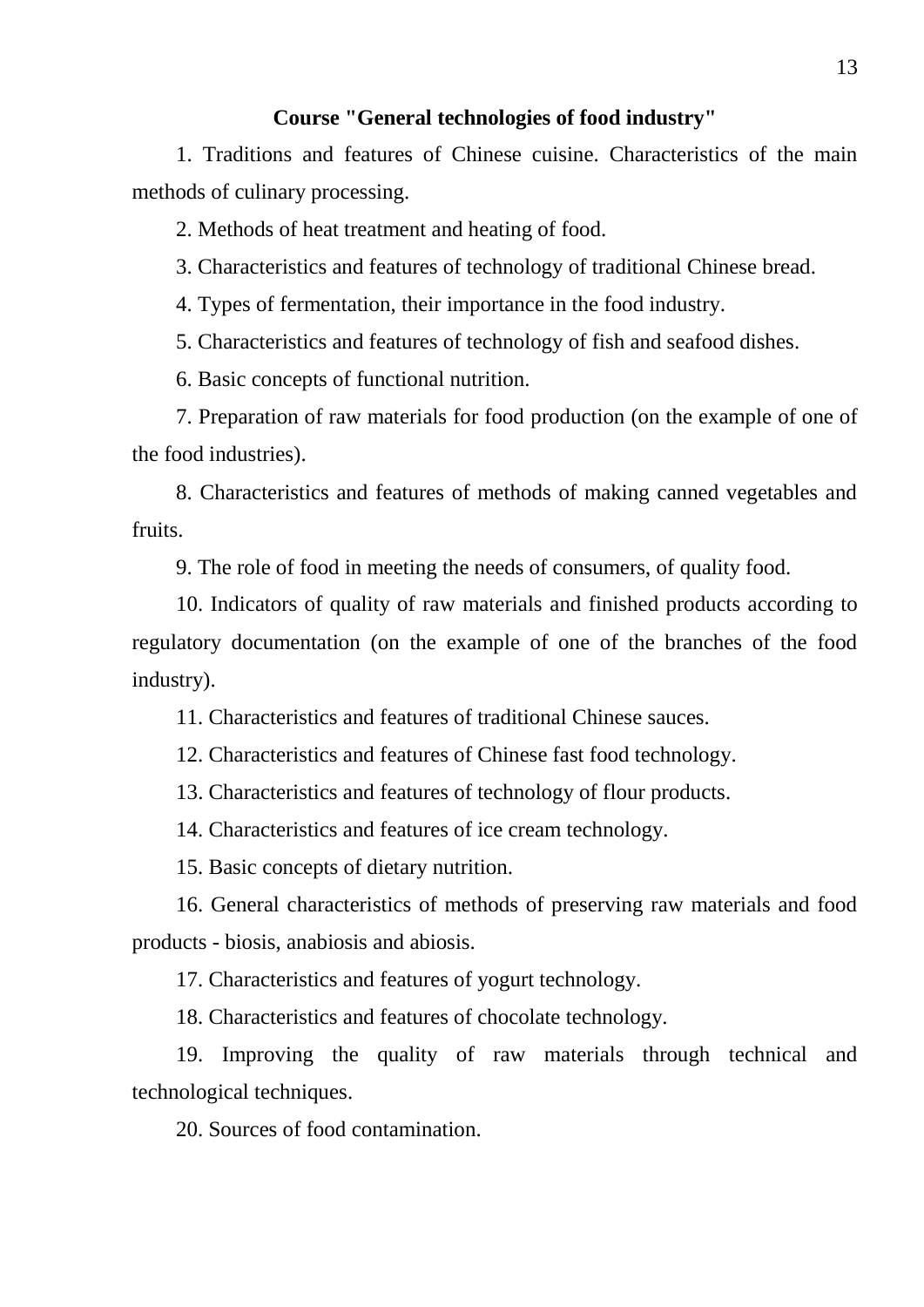# **Course " Methods of food control"**

1. Organoleptic assessment of food quality. List and justify the sequence of determination of organoleptic parameters.

2. Sensory analysis. General methods and conditions of its holding.

3. Product quality, essence, basic terms and concepts.

4. Classification of methods of product quality control in restaurants.

5. General concepts of organoleptics. Characteristics of the score method.

6. Product tasting. The main types of tastings, purpose, characteristics,

documentation, consequences of tastings.

7. Methods for determining proteins in food.

8. Methods for determining sugars in food.

9. Acidity of food products, methods of determination.

10. Food quality control, technochemical control in production.

11. Dry matter content in products, impact on the quality and shelf life of food products.

12. Physico-chemical indicators of food quality. Give an example.

13. The value of water in food, the form of moisture bonds.

14. Types of laboratories and organization of their work.

15. Microbiological quality control of food.

16. Quality indicators of the main groups of food products and their classification.

17. Give examples of laboratory equipment and describe its purpose.

18. Standardization and regulation of the content of xenobiotics in food raw materials, semi-finished products and finished products.

19. Methods of control over the content of foreign chemicals in food.

20. Express methods of assessing the quality of food products, the principle of choice.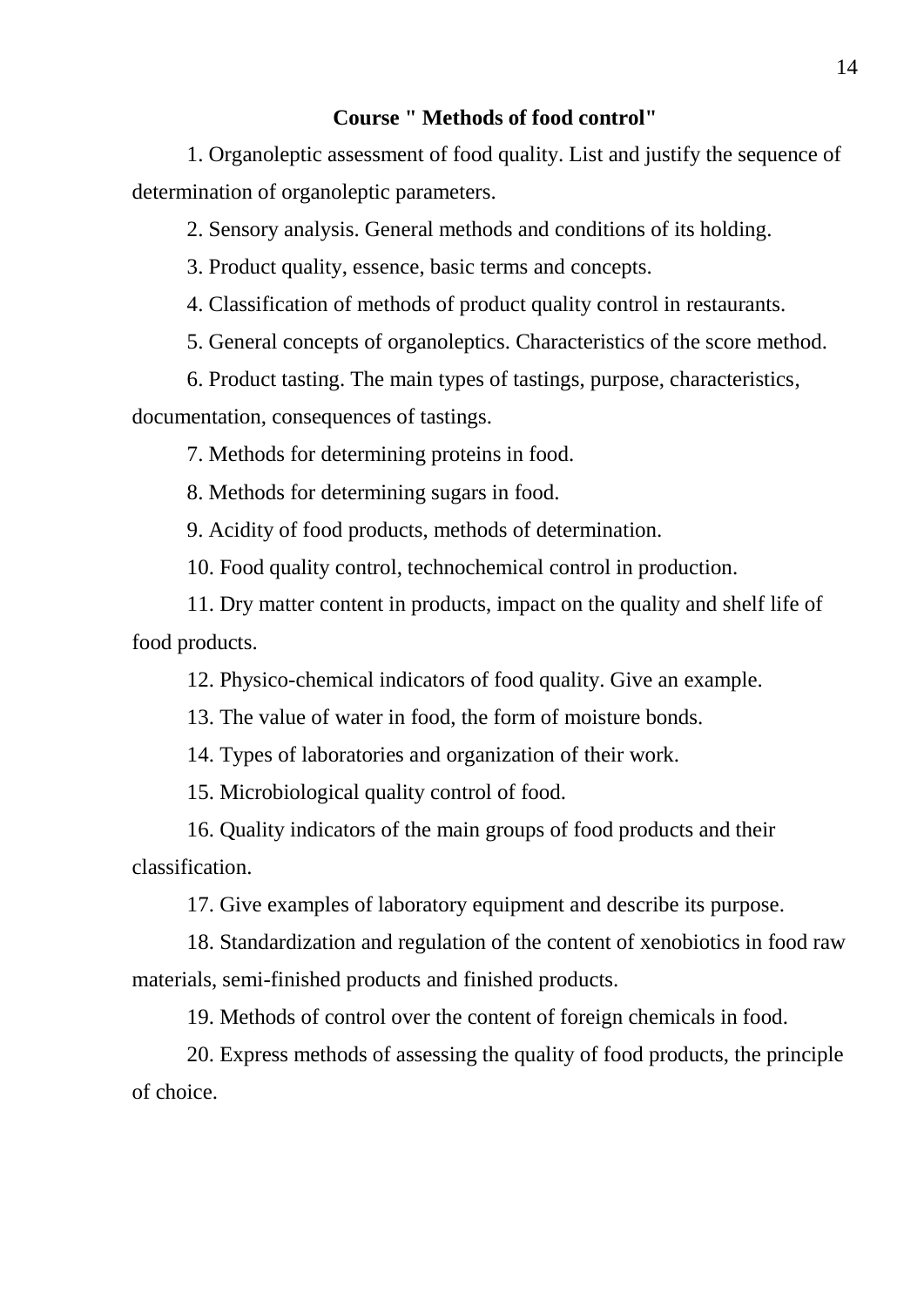# **Course "Food microbiology"**

1. What is microbiology?

2. What are microorganisms?

3. What are the types of microbiology and the study of what they do?

4. Describe the main stages of development of microbiology?

5. Who designed the first microscope?

6. Why are the works of Louis Pasteur dedicated?

7. Who is the founder of domestic food microbiology?

8. What are toxicosis and toxicoinfections?

9. Toxicoinfections caused by streptococci.

10. Symptoms of clostridia poisoning.

11. Name the main sources of microorganisms in raw milk.

12. What causes the bactericidal phase of milk? What determines its duration?

13. How does the microflora change during the preservation of milk?

14. How does the microflora of milk change in the phase of lactic acid bacteria?

15. How does the phase of development of yeast and molds appear in milk?

16. Repackage and describe the defects of raw milk. What microorganisms are they caused by?

17. On what indicators control the milk arriving at plant? What are the requirements for raw milk when accepting it at a dairy?

18. What are fermented milk products and how to classify fermented milk products depending on the type of microorganisms that are part of the leaven for their production?

19. What are the main sources of microorganisms in fermented milk products?

20. What are the features of microbiological processes in the production of fermented milk products made from yeast mesophilic lactic acid streptococci and thermophilic lactic acid streptococci ?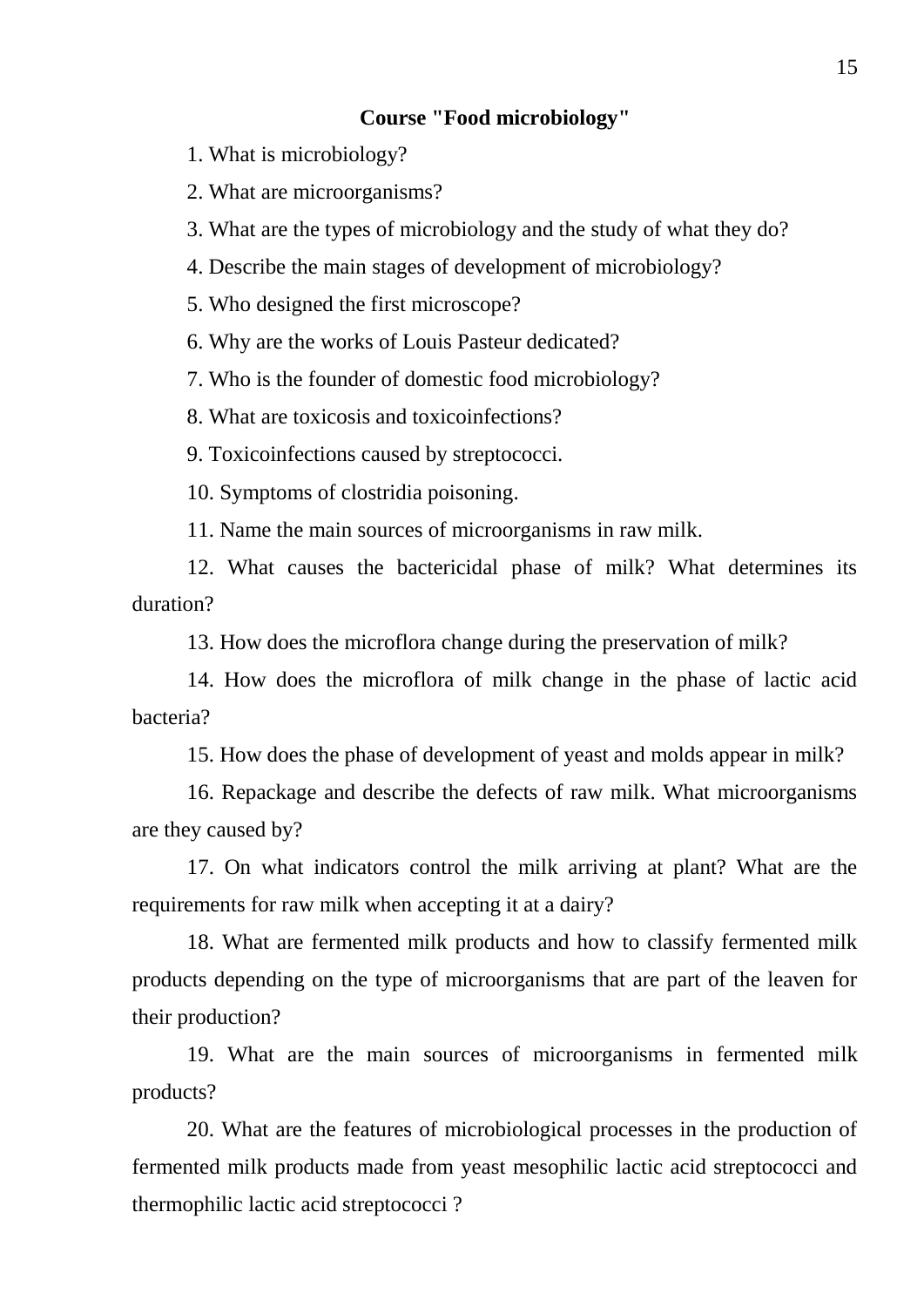#### **Norms and criteria for evaluating the answers to the entrance test**

Assessment of entrants' knowledge is carried out on a scale from 0 to 200 points. Entrants who received at least 100 points in the entrance exam are allowed to participate in the competition. The exam task contains 50 questions covering all topics listed in the thematic content of this program. Each test question is evaluated in 4 points. Thus, the correct answer to 50 questions is estimated at 200 points. The following time norms are set for conducting written entrance exams (in astronomical hours, no more): testing - 2 hours. The points scored are included in the overall rating of the entrant.

#### **RECOMMENDED BOOKS**

1. Bal-Prilipko L.V. Meat storage, canning and processing technology: A. textbook. - К., 2010 - 469 с.

2. Bergilevich O.M. Microbiology of milk and dairy products with the basics of veterinary and sanitary examination / O.M. Bergilevich, V.V. Kasyanchuk - Textbook. - University book, Sumy, 2010. - 350с.

3. Bergilevich O.M. Microbiology of milk and dairy products. Workshop. / O.M. Bergilevich, V.V. Kasyanchuk - Textbook. - University book, Sumy, 2010. – 150 с.

4. Bredikhin S.A. Technique and technology of butter and cheese production. / Bredikhin S.A., Yurin V.N.–M: Kolos: 2007.- 310 p.

5. Bredikhin S.A., Technology and techniques of milk processing. / Bredikhin S.A., Kosmodemyansky Yu.V., Yurin V.N –M .: Kolos, 2001. - 400 p.

6. Bamfort KW New in brewing. – St. Pb.: Professiya, 2007. - 520 с.

7. V.F. Petko, O.I. Haponiuk. Technological equipment for bakery, pasta and confectionery industries. - K: Center for Educational Literature, 2007. - 432p.

8. Vinnikova L.G. Theory and practice of meat processing. - Izmail: SMIL, 2000. - 172 p